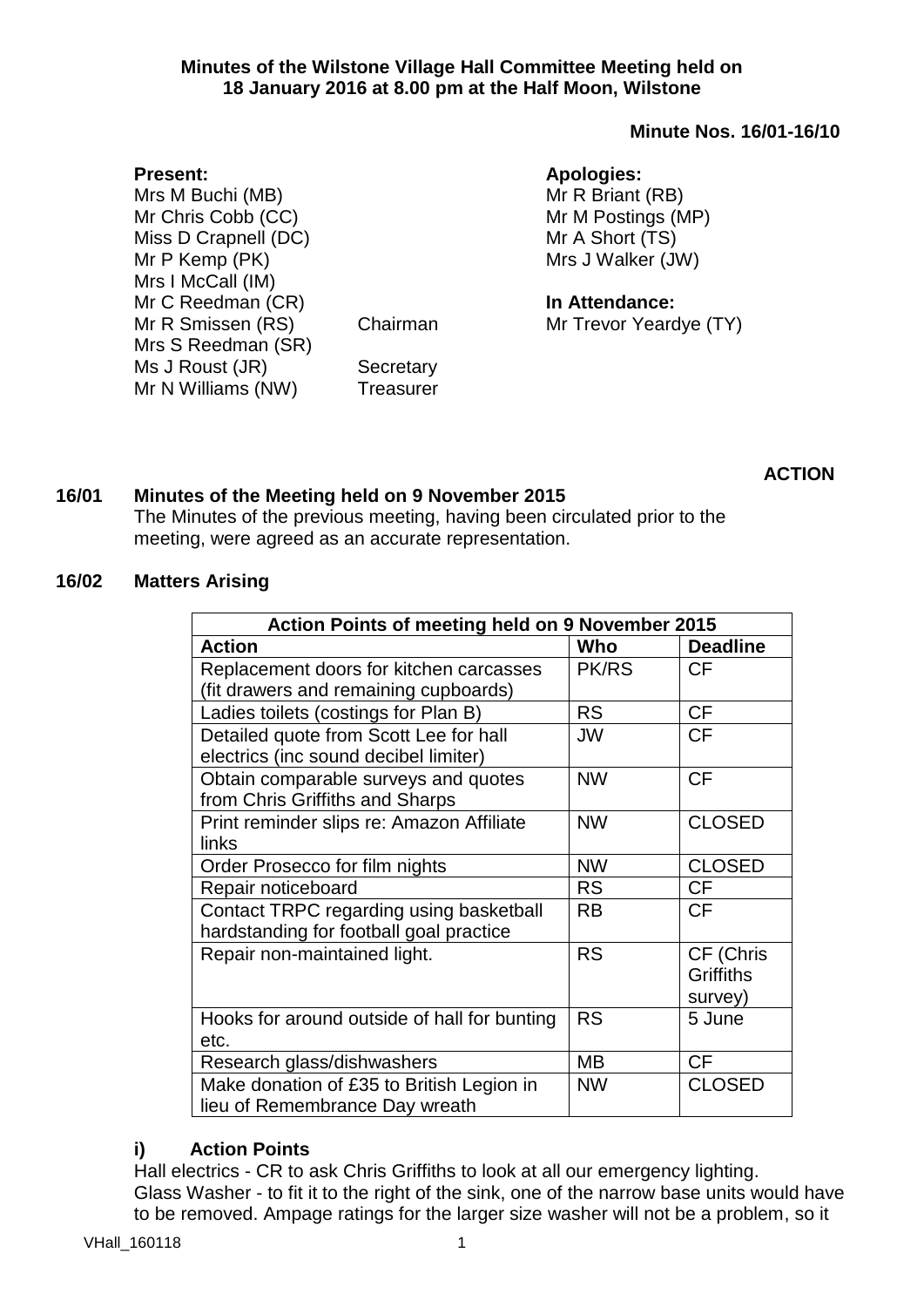was decided to go for the AM50XL. Action: MB to place an order.

### **16/03 Ladies' Toilets**

RS and Trevor Yeardye ran through the 'Plan B' option for the toilets, which is to refurbish toilets by stage and install hot and cold running water; refurbish existing ladies' WC and disabled WC. This leaves us with the same number of toilets. Unfortunately space does not allow for an extra cubicle.

It was agreed we would go for Plan B. The costings of £21K were discussed. It was agreed, to be in line with TRPC policy, that we need to obtain another two (like for like) quotes. Eg, Bob the Builder. Action: RS to circulate the quote from Trevor and everyone to suggest suitable builders for alternate quotes. Action: RS will write to the Parish Clerk, asking to attend a Parish Council meeting to present the proposals. **RS RS**

#### **16/04 Treasurer's Report**

Finances are in good shape.

| <b>Balances</b>                          | <b>18 January 2016</b> |
|------------------------------------------|------------------------|
| Current                                  | 1,252.64               |
| Deposit                                  | 33,838.64              |
| <b>Money Market</b>                      | 7,000.00               |
| Petty cash                               | 517.54                 |
| Awaiting paying in                       | 1,064.68               |
|                                          | 43,673.50              |
| Outstanding bills                        | $-1,584.00$            |
| Unpaid cheques                           | $-80.00$               |
| <b>Total funds</b>                       | 42,009.50              |
| Approx. profit<br>current financial year | 13,900.00              |
| (inc £6,000 grant from TRPC)             |                        |

#### **16/05 Website**

Julie Yeardye will present the new website to the fete committee on 25 January.

## **16/06 Past Events**

**Film Nights** - excellent evenings.

## **16/07 Future Events**

**Film Nights**

19 February - Sunshine on Leith; 18 March - Lady in the Van and 8 April - Spectre.

#### **Fete - 2016**

Date set for 5 June. The first fete committee meeting is on 25 January. Peter Walker had put an article in Village News asking for volunteers to